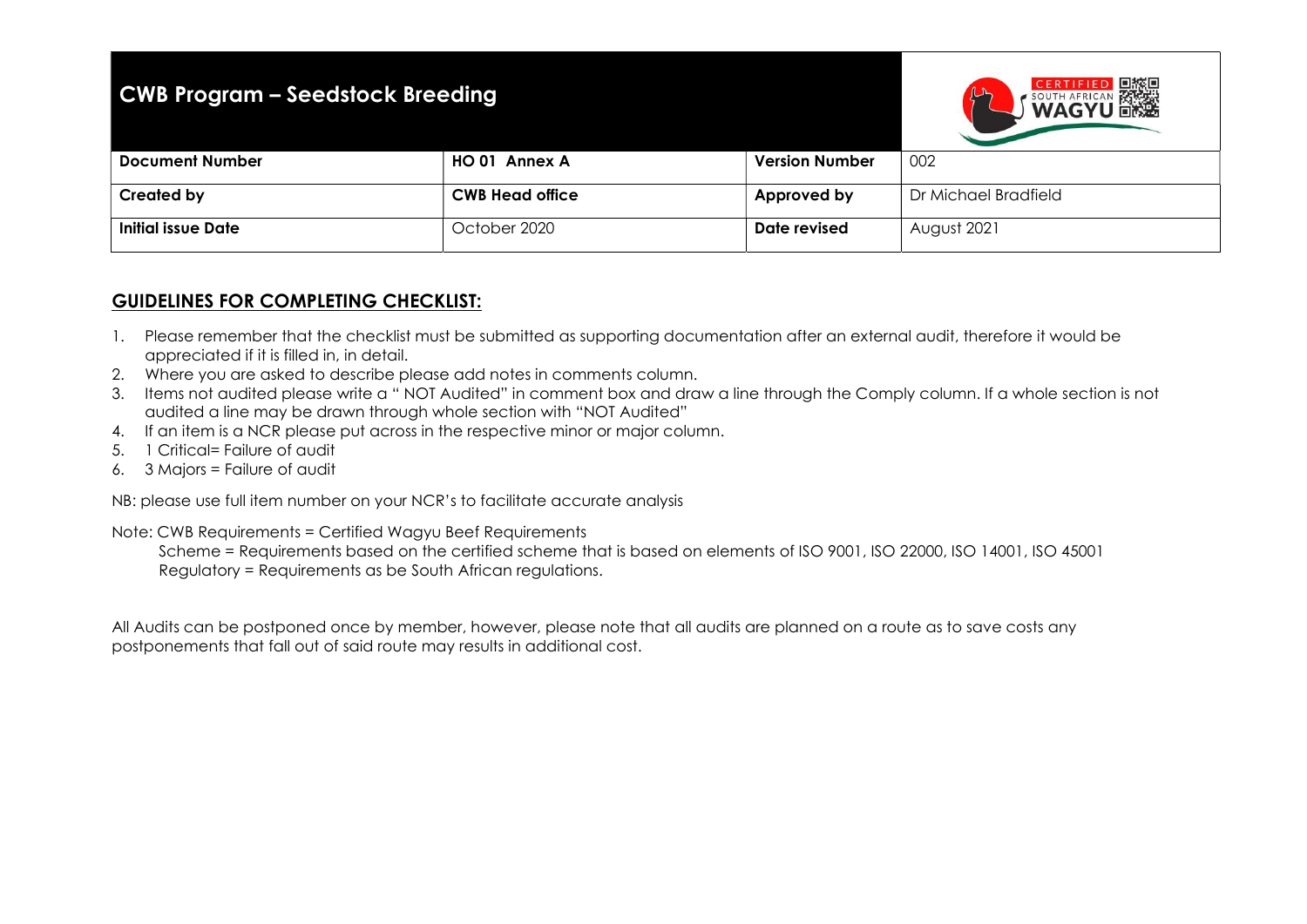| <b>Audit Item</b>                                     | <b>Requirement</b><br><b>Guidance</b> | <b>NCR Guideline</b> | <b>Comply</b> | <b>Minor</b> | Major $ $ | <b>Critical</b> | <b>Comment</b> |
|-------------------------------------------------------|---------------------------------------|----------------------|---------------|--------------|-----------|-----------------|----------------|
| Is there a responsible person for<br>the CWB Program? | <b>CWB</b>                            | No one= Major        |               |              |           |                 |                |
|                                                       |                                       | Outdated=            |               |              |           |                 |                |
|                                                       |                                       | minor                |               |              |           |                 |                |
| Is the CWB certificate valid and<br>displayed?        | <b>CWB</b>                            | Critical             |               |              |           |                 |                |
| Signed, valid copy of the CWB                         | <b>CWB</b>                            | Critical             |               |              |           |                 |                |
| license and Protocol available at                     |                                       |                      |               |              |           |                 |                |
| the time of the audit?                                |                                       |                      |               |              |           |                 |                |
| Seedstock licensees must ensure                       | <b>CWB</b>                            | Major                |               |              |           |                 |                |
| that all Wagyu Fullblood and                          |                                       |                      |               |              |           |                 |                |
| Purebred calves are registered                        |                                       |                      |               |              |           |                 |                |
| with WSA within six months of                         |                                       |                      |               |              |           |                 |                |
| birth, including:                                     |                                       |                      |               |              |           |                 |                |
| Identification<br>by<br>$\bullet$                     |                                       |                      |               |              |           |                 |                |
| application<br>of<br>the                              |                                       |                      |               |              |           |                 |                |
| approved<br>visual                                    |                                       |                      |               |              |           |                 |                |
| Identification as per the                             |                                       |                      |               |              |           |                 |                |
| HDM-YY-<br>Society i.e.                               |                                       |                      |               |              |           |                 |                |
| Sequential number (for                                |                                       |                      |               |              |           |                 |                |
| example AB191) and RFID                               |                                       |                      |               |              |           |                 |                |
| tags and have a DNA                                   |                                       |                      |               |              |           |                 |                |
| sample extracted using                                |                                       |                      |               |              |           |                 |                |
| both the Tissue Sampling                              |                                       |                      |               |              |           |                 |                |
| Unit (TSU) and a hair                                 |                                       |                      |               |              |           |                 |                |
| sample<br>within<br>three                             |                                       |                      |               |              |           |                 |                |
| months of birth;                                      |                                       |                      |               |              |           |                 |                |
| Submission to WSA of the                              |                                       |                      |               |              |           |                 |                |
| TSU containing the DNA                                |                                       |                      |               |              |           |                 |                |
| samples in the prescribed                             |                                       |                      |               |              |           |                 |                |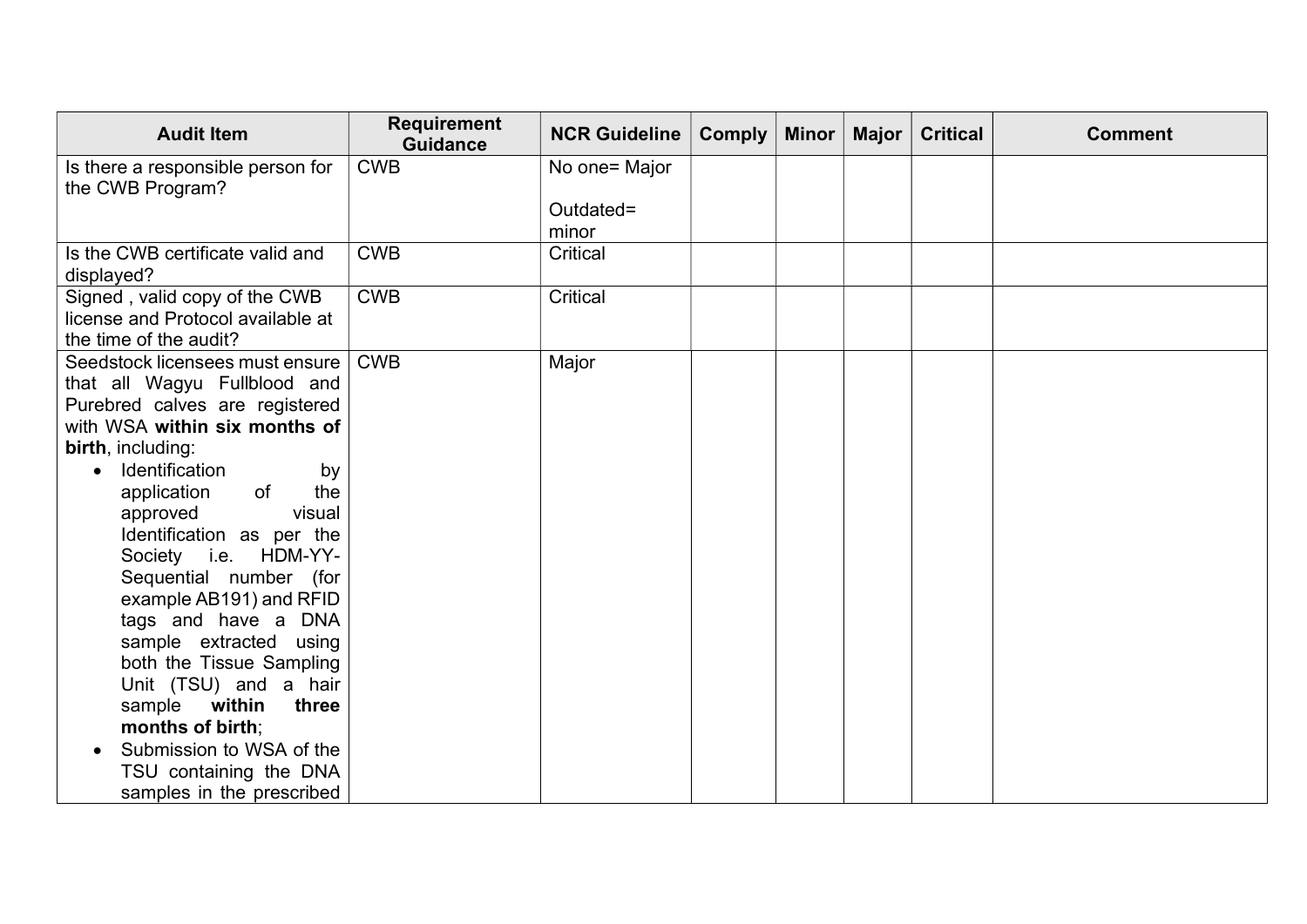| <b>Audit Item</b>                                                                                                                                                                                                                                                                                                 | <b>Requirement</b><br><b>Guidance</b> | <b>NCR Guideline</b> | <b>Comply</b> | <b>Minor</b> | <b>Major</b> | <b>Critical</b> | <b>Comment</b> |
|-------------------------------------------------------------------------------------------------------------------------------------------------------------------------------------------------------------------------------------------------------------------------------------------------------------------|---------------------------------------|----------------------|---------------|--------------|--------------|-----------------|----------------|
| form along with a request<br>for registration including all<br>required data in the<br>prescribed<br>format<br>according to the WSA By-<br>laws within three months<br>of birth.<br>Any calves found during audit<br>with CWB tags applied and<br>which have not been submitted<br>to the CWB register within the |                                       |                      |               |              |              |                 |                |
| prescribed time shall have the<br>CWB tags removed immediately                                                                                                                                                                                                                                                    |                                       |                      |               |              |              |                 |                |
| Previous audit reports and<br>evidence closed and completed<br>NCRs available at the time of the<br>audit.                                                                                                                                                                                                        | <b>SCHEME</b>                         | Minor                |               |              |              |                 |                |
| Are there contingency plans in<br>place as per CWB Requirements                                                                                                                                                                                                                                                   | <b>CWB</b>                            | Minor                |               |              |              |                 |                |
| Is there a up to date training<br>schedule and register                                                                                                                                                                                                                                                           | <b>SCHEME</b>                         | Minor                |               |              |              |                 |                |
| All Wagyu bulls sold to CWB<br>licensees must be WSA<br>registered Fullblood and<br>Purebred bulls. Wagyu bulls (that<br>were used for breeding)<br>carcasses will be processed into<br>ground beef.                                                                                                              | <b>CWB</b>                            | Critical             |               |              |              |                 |                |
| Registration certificate in the<br>name of the licensee for all                                                                                                                                                                                                                                                   | <b>CWB</b>                            | Critical             |               |              |              |                 |                |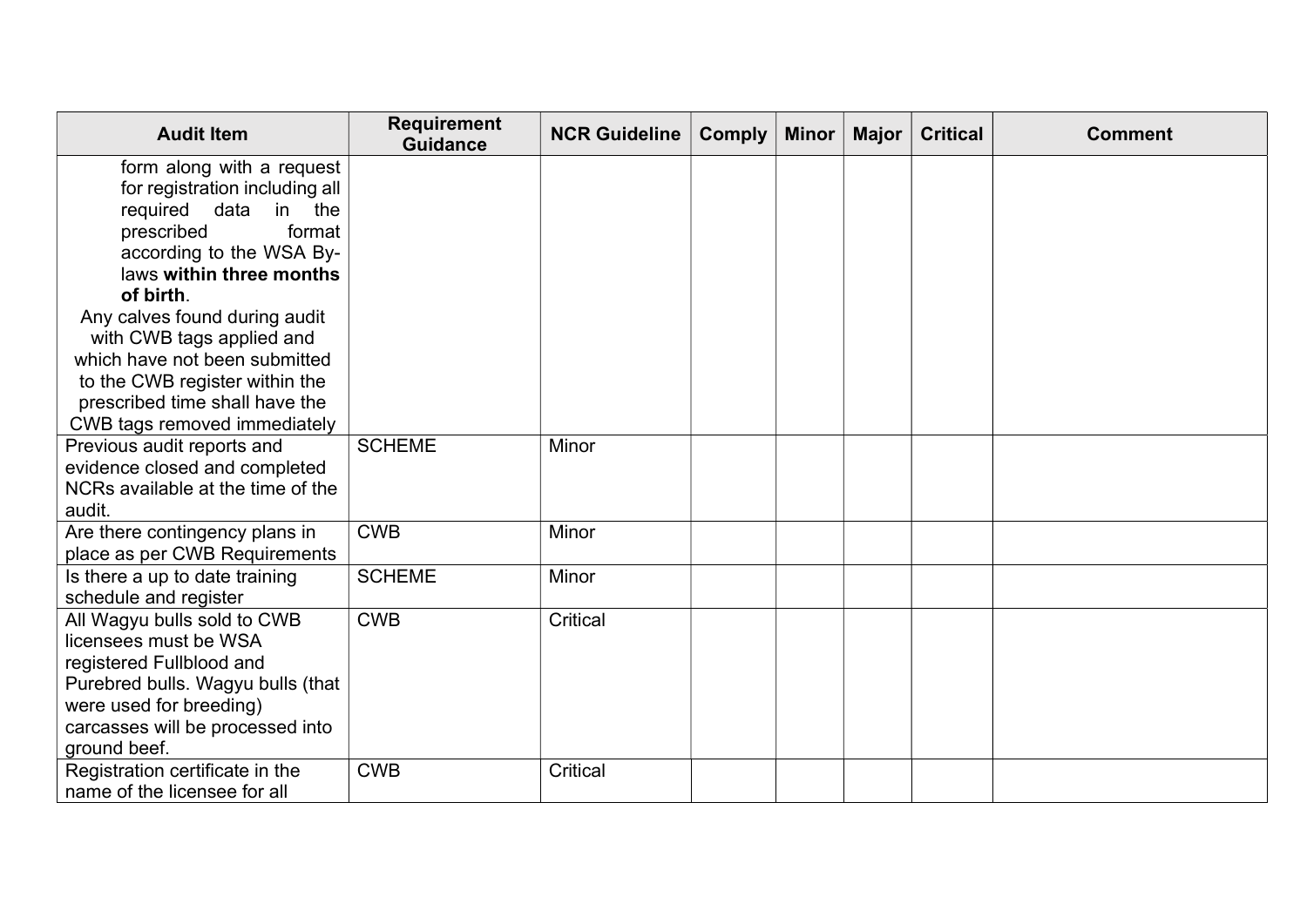| <b>Audit Item</b>                                                                                                         | <b>Requirement</b><br><b>Guidance</b> | <b>NCR Guideline</b> | Comply | <b>Minor</b> | Major | <b>Critical</b> | <b>Comment</b> |
|---------------------------------------------------------------------------------------------------------------------------|---------------------------------------|----------------------|--------|--------------|-------|-----------------|----------------|
| Wagyu bulls on property<br>available at the time of the audit                                                             |                                       |                      |        |              |       |                 |                |
| Submit 200 day weight within 30<br>days                                                                                   | <b>CWB</b>                            | Critical             |        |              |       |                 |                |
| Submit 400 day weight within 30<br>days                                                                                   | <b>CWB</b>                            | Major                |        |              |       |                 |                |
| Submit 600 day weight within 30<br>days                                                                                   | <b>CWB</b>                            | Minor                |        |              |       |                 |                |
| All F1, F2, F3 and non-herdbook<br>bulls to be castrated within 3<br>months however no later than 5<br>months after birth | <b>CWB</b>                            | Critical             |        |              |       |                 |                |
| All Wagyu animals sold must be<br>officially transferred to the buyer<br>within 90 days of the sale.                      | <b>CWB</b>                            | Major                |        |              |       |                 |                |
| Feed Mill or Home Mixer on<br>premises has this been audited?                                                             | <b>SCHEME/Regulatory</b>              | Minor                |        |              |       |                 |                |
| <b>Purchased Feed:</b><br>Supplier information<br><b>Quality assurance</b><br>certificate                                 | <b>SCHEME</b>                         | Minor                |        |              |       |                 |                |
| Feed storage:<br>Enough feed available<br>Emergency stock/plan<br>Conditions                                              | <b>SCHEME</b>                         | Minor                |        |              |       |                 |                |
| Feed: Both purchased and own<br>supply: Are there test results<br>available for the feed used?                            | <b>SCHEME/Regulatory</b>              | Minor                |        |              |       |                 |                |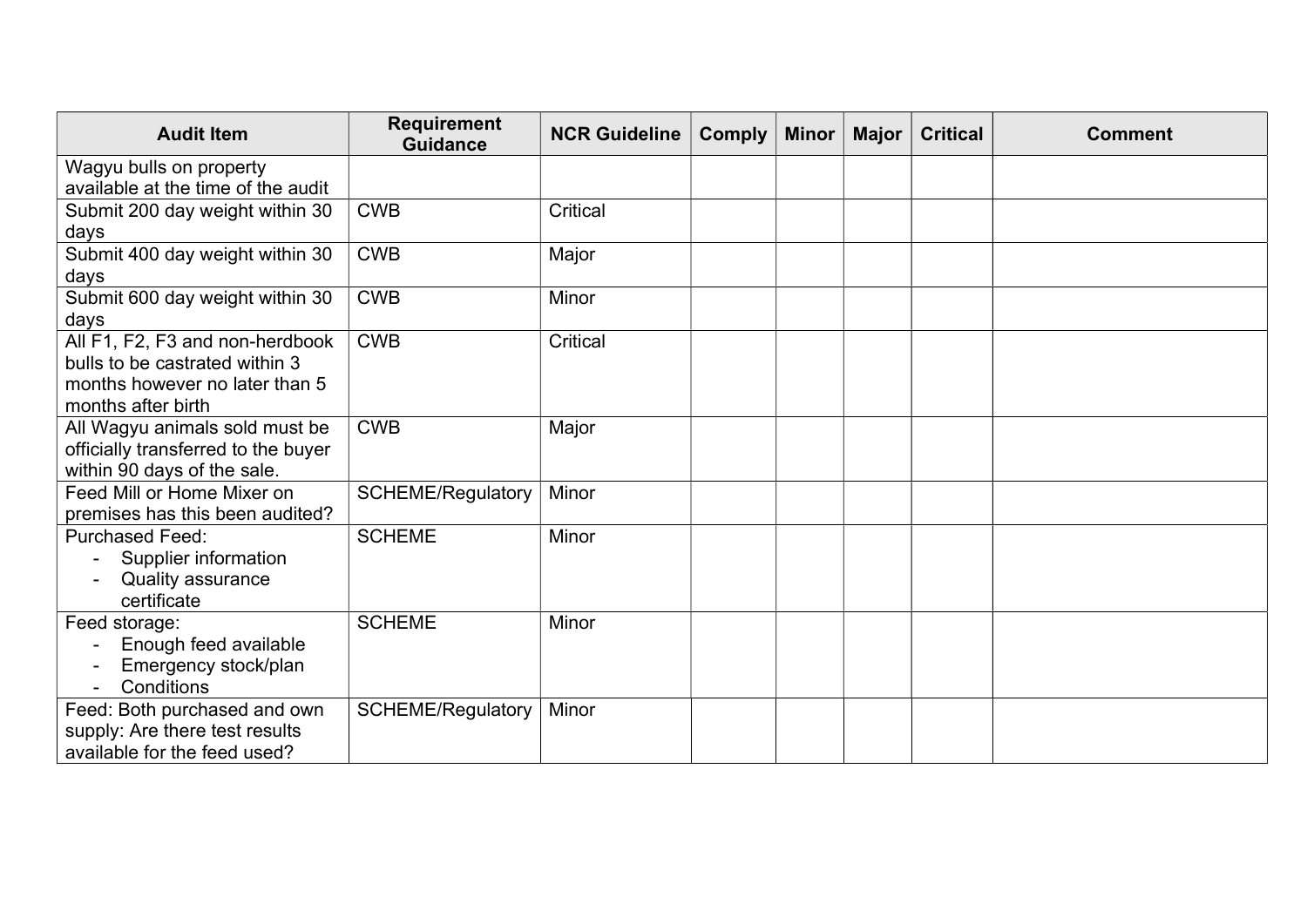| <b>Audit Item</b>                                                                                              | <b>Requirement</b><br><b>Guidance</b> | <b>NCR Guideline</b> | <b>Comply</b> | <b>Minor</b> | <b>Major</b> | <b>Critical</b> | <b>Comment</b> |
|----------------------------------------------------------------------------------------------------------------|---------------------------------------|----------------------|---------------|--------------|--------------|-----------------|----------------|
| If there were any out of spec<br>results on the feed how were                                                  | <b>SCHEME</b>                         | Minor                |               |              |              |                 |                |
| they handled?<br>Are animal by-products used?                                                                  | <b>CWB</b>                            | Major                |               |              |              |                 |                |
| E.g. carcass meal, bone meal,<br>blood meal?                                                                   |                                       |                      |               |              |              |                 |                |
| Is there adequate supply of<br>drinking water                                                                  | SCHEME/Regulatory                     | Major                |               |              |              |                 |                |
| Was water tested at point of use<br>to ensure there are no chemical,<br>micro or heavy metal residues          | SCHEME/Regulatory                     | Minor                |               |              |              |                 |                |
| If the farm uses chemical based<br>water disinfection - is there a<br>residue monitoring program               | <b>SCHEME</b>                         | Minor                |               |              |              |                 |                |
| Cattle inspected daily for health<br>issues                                                                    | <b>SCHEME</b>                         | Major                |               |              |              |                 |                |
| Does the farm comply to Welfare<br>regulations and standards                                                   | SCHEME/Regulatory                     | Minor                |               |              |              |                 |                |
| Is there a current $($ < 12 months<br>old) health plan drawn up and<br>signed by a consulting<br>veterinarian  | SCHEME/Regulatory                     | Minor                |               |              |              |                 |                |
| Is there adequate provision<br>made to handle/isolate sick cattle                                              | <b>SCHEME</b>                         | Minor                |               |              |              |                 |                |
| What is the farm policy for<br>handling emergency slaughter?<br>Is the emergency policy welfare<br>appropriate | <b>SCHEME</b>                         | Minor                |               |              |              |                 |                |